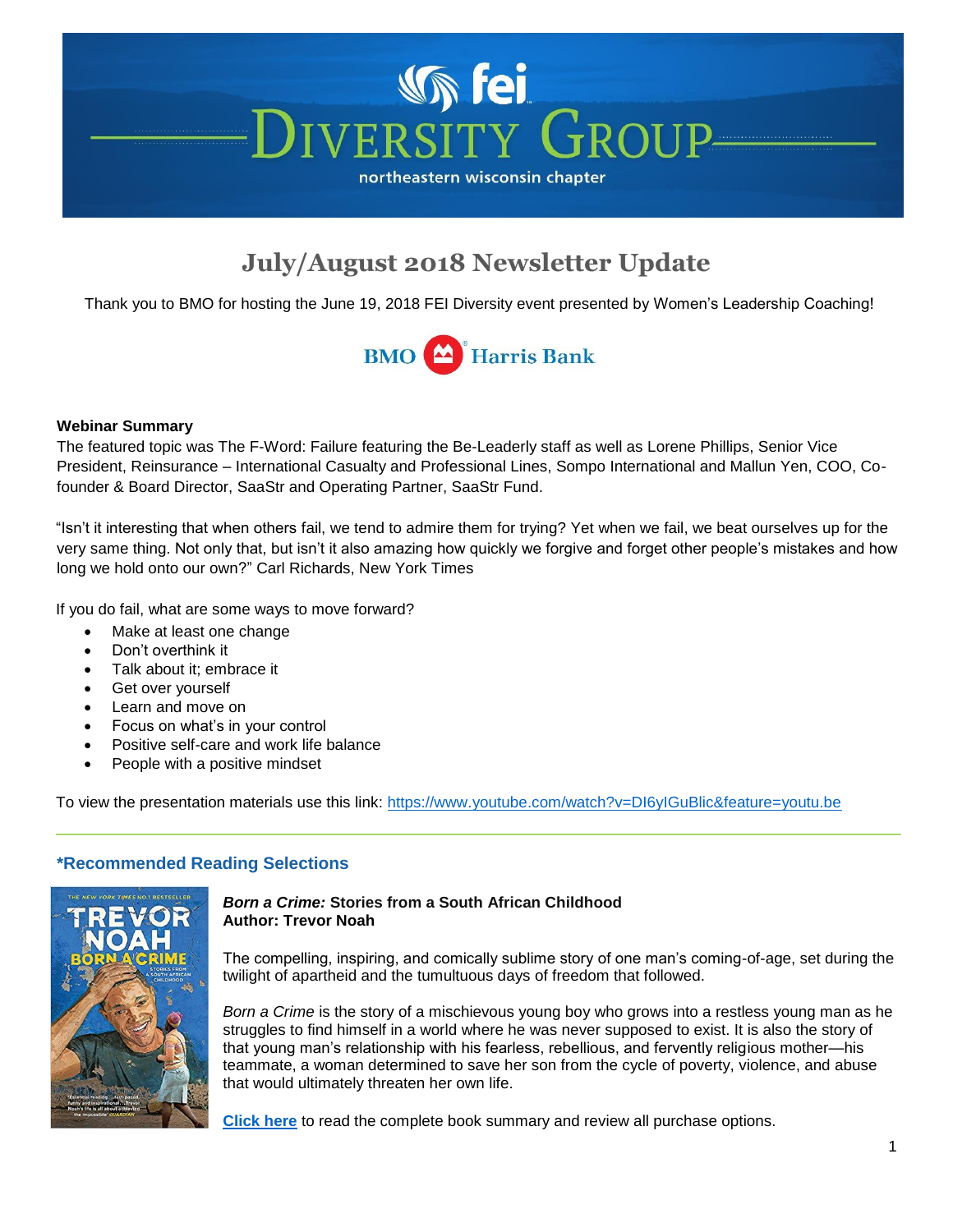### **\*Recommended Reading Selections – Continued**



#### **Power Up: How Smart Women Win in the New Economy Author: Magdalena Yesil**

In *Power Up: How Smart Women Win in the New Economy,* Yesil urges women to look beyond the alarming gender statistics of the workplace and feel confident entering tech or any field-but also to be prepared to deal with the challenges. She shares what she experienced as a woman in Silicon Valley with surprising candor and heart, relying not just on her insight but that of more than a dozen top women entrepreneurs to offer pragmatic takeaways on topics such as:

- Owning career choices while managing risk
- Getting credit for your work
- Managing sexual dynamics
- Recruiting allies in the movement toward a supportive workplace for everyone

**[Click here](https://www.amazon.com/Power-Up-Smart-Women-Economy/dp/1580056911/ref=sr_1_1?s=books&ie=UTF8&qid=1532525510&sr=1-1&keywords=PowerUp%2C+by+Magdalena+Yesil)** to read the full book summary of Power Up, read reviews and explore all buying options.

\*Additional articles are available with our webinar subscription to Women's Leadership Coaching: [http://www.beleaderly.com](http://www.beleaderly.com/)

## **Upcoming Diversity Group Events**

1. **Tuesday, August 21, 2018 | How to Sponsor Others | 11:45 AM – 1:15 PM Women's Leadership Coaching Webinar – Hosted by Baker Tilly 2201 E. Enterprise Ave. | Suite 100 | Appleton | WI | 54913**

#### **Webinar Summary**

You don't have to be an executive to be a sponsor! In this webinar, hear from sponsors and their protégés about the power of sponsorship, how it works, and what it takes to be an effective sponsor. We'll also talk about how to foster a corporate culture that uses sponsorship to expand opportunities for women to move into leadership roles. **[Click here](http://events.constantcontact.com/register/event?llr=rxhnt6dab&oeidk=a07efhzb6un0d78b40f)** to register!

**Guest Speakers:** Namrata Yadav, Head of Inclusion Strategy and Diversity and Inclusion Learning, Anna Ettin, Vice President, Diversity and Inclusion Consultant, and Monica Brunache, Process Design Analyst at Bank of America.

2. **Tuesday, September 25, 2018 | Micro-Resilience, Featuring Bonnie St. John | 2:00 PM – 4:30 PM 2018 Fusion Event**

**Fox Cities Performing Arts Center | Thrivent Financial Hall | 400 West College Avenue | Appleton | WI | 54911**

**Featured Speaker: Bonnie St. John Topic: Micro-Resilience** Are you ready to bring your 'A Game' all day, every day, no matter what life throws at you? **[Click here](http://events.constantcontact.com/register/event?llr=rxhnt6dab&oeidk=a07efetu0cka0ce071a)** to register and reserve your seat as only a few remain!

#### **What is the FEI Diversity Group?**

FEI National continues to encourage local chapters to focus on diversity within our membership. Women executives face a unique set of challenges in balancing their careers and personal lives. This special interest group is focused on exploiting the talents of individuals and creating opportunities to improve personally and professionally. As a result, we hope to increase membership in our chapter and create additional ways for our female members to be engaged in the FEI experience.